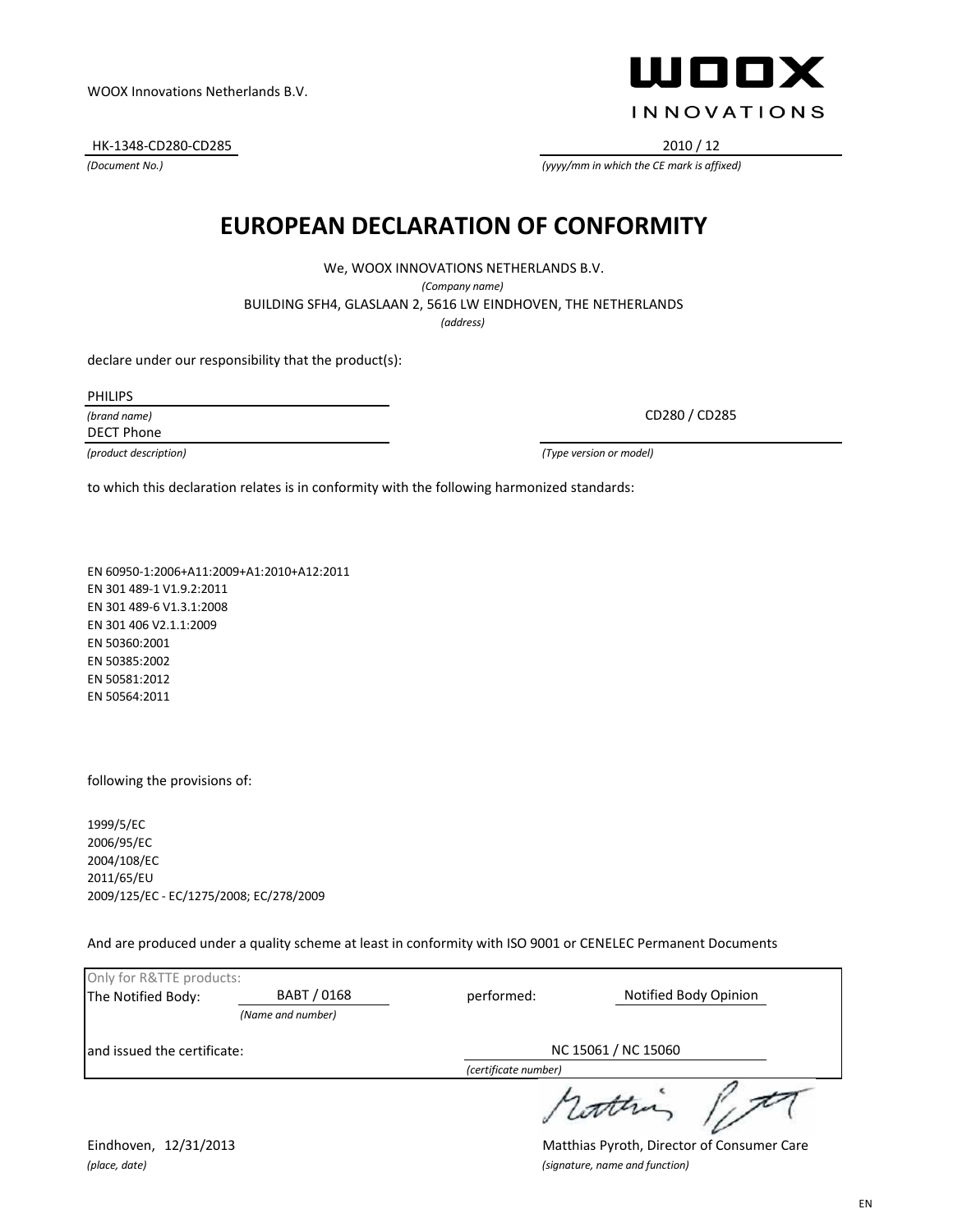HK-1348-CD280-CD285 2010 / 12

*(Document No. / Numéro du document)*



*(yyyy/mm in which the CE mark is affixed / aaaa/mm au cours de laquelle le marquage CE a été apposé)*

## **EUROPEAN DECLARATION OF CONFORMITY**

(DECLARATION DE CONFORMITE CE)

We, WOOX INNOVATIONS NETHERLANDS B.V.

*(Company name / Nom de l'entreprise)*

BUILDING SFH4, GLASLAAN 2, 5616 LW EINDHOVEN, THE NETHERLANDS

*(address / adresse)*

declare under our responsibility that the product(s): (déclarons sous notre propre responsabilité que le(s) produit(s)) *(brand name, nom de la marque)* PHILIPS

DECT Phone

*(product description, description du produit) (Type version or model, référence ou modèle)*

CD280 / CD285

(auquel cette déclaration se rapporte, est conforme aux normes harmonisées suivantes) to which this declaration relates is in conformity with the following harmonized standards:

EN 60950-1:2006+A11:2009+A1:2010+A12:2011 EN 301 489-1 V1.9.2:2011 EN 301 489-6 V1.3.1:2008 EN 301 406 V2.1.1:2009 EN 50360:2001 EN 50385:2002 EN 50581:2012 EN 50564:2011

following the provisions of: (conformément aux exigences essentielles et autres dispositions pertinentes de:)

1999/5/EC 2006/95/EC 2004/108/EC 2011/65/EU 2009/125/EC - EC/1275/2008; EC/278/2009

And are produced under a quality scheme at least in conformity with ISO 9001 or CENELEC Permanent Documents (Et sont fabriqués conformément à une qualité au moins conforme à la norme ISO 9001 ou aux Documents Permanents CENELEC)

| Only for R&TTE products:     |                                  |                                             |                       |  |
|------------------------------|----------------------------------|---------------------------------------------|-----------------------|--|
| The Notified Body:           | BABT / 0168                      | performed:                                  | Notified Body Opinion |  |
| (L'Organisme Notifié)        | (Name and number/ nom et numéro) | (a effectué)                                |                       |  |
| and issued the certificate:  |                                  |                                             | NC 15061 / NC 15060   |  |
| (et a délivré le certificat) |                                  | (certificate number / numéro du certificat) |                       |  |
|                              |                                  |                                             |                       |  |

rathing /

Eindhoven, 12/31/2013 Matthias Pyroth, Director of Consumer Care *(place,date / lieu, date) (signature, name and function / signature, nom et fonction)*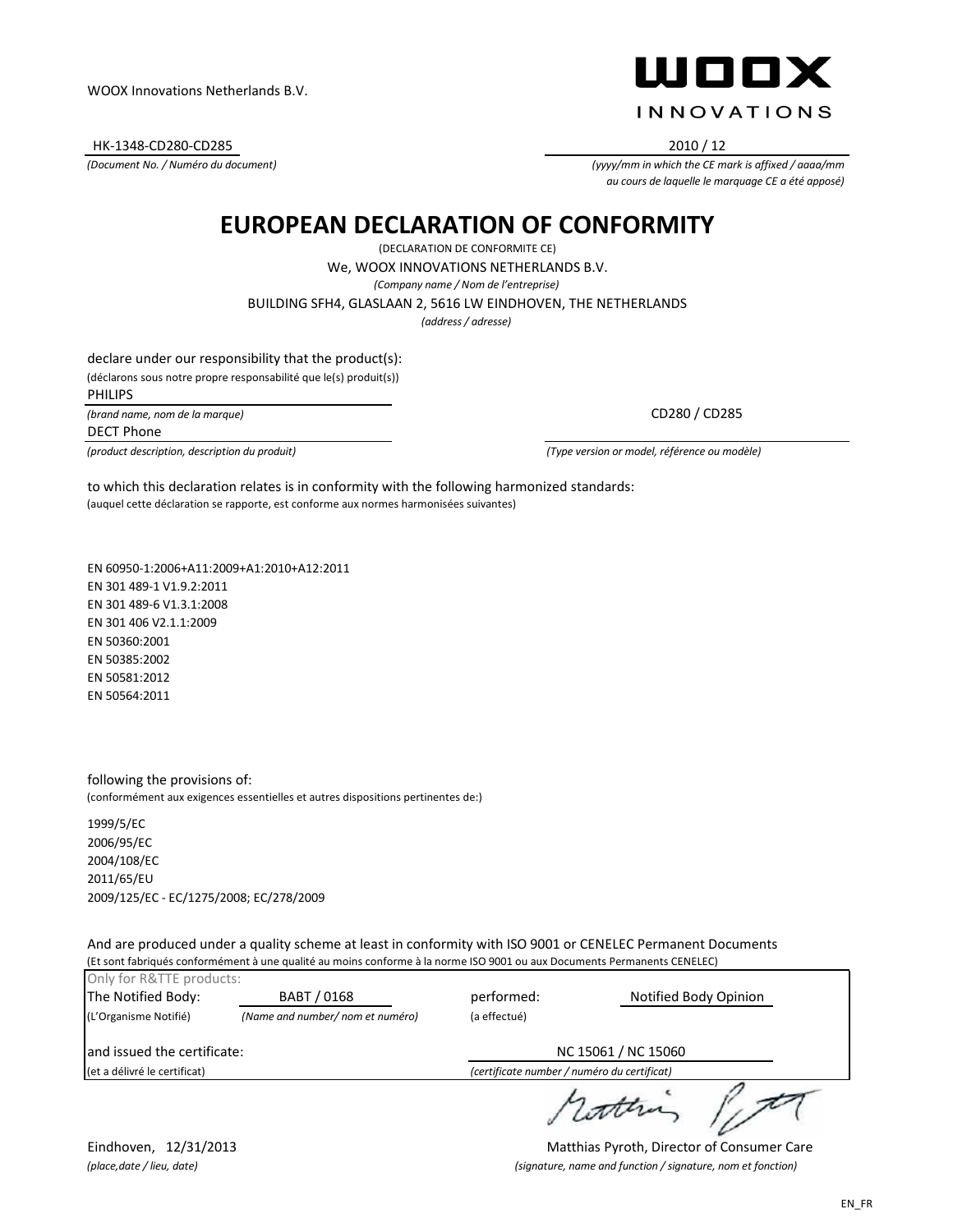Documents entspricht

DE

WOOX Innovations Netherlands B.V.

HK-1348-CD280-CD285 2010 / 12

#### **EG - Konformitätserklärung**

BUILDING SFH4, GLASLAAN 2, 5616 LW EINDHOVEN, THE NETHERLANDS Wir, WOOX INNOVATIONS NETHERLANDS B.V. *(Firmenname) (Anschrift)*

erklären als Verantwortliche, dass folgende(s) elektronische(s) Produkt(e):

PHILIPS

*(Markenname)* DECT Phone

*(Produktbezeichnung) (Typenbezeichnung oder Modell)*

auf die sich diese Konformitätserklärung bezieht, allen nachstehenden harmonisierten Normen entspricht:

EN 60950-1:2006+A11:2009+A1:2010+A12:2011 EN 301 489-1 V1.9.2:2011 EN 301 489-6 V1.3.1:2008 EN 301 406 V2.1.1:2009 EN 50360:2001 EN 50385:2002 EN 50581:2012 EN 50564:2011

entsprechend der Bestimmungen der:

1999/5/EC 2006/95/EC 2004/108/EC 2011/65/EU 2009/125/EC - EC/1275/2008; EC/278/2009

und die gemäß eines Qualitätsystems produziert werden, dass mindestens der ISO 9001 oder CENELEC Permanent

| Only for R&TTE products:    |                       |                     |                       |
|-----------------------------|-----------------------|---------------------|-----------------------|
| Die benannte Stelle:        | BABT / 0168           | ausgeführt:         | Notified Body Opinion |
|                             | (Name und Kennnummer) |                     |                       |
| und stellen das Zertifikat: |                       | NC 15061 / NC 15060 |                       |
|                             |                       | (Zertifikatnummer)  |                       |
|                             |                       |                     | scotten               |

Eindhoven, 12/31/2013 Matthias Pyroth, Director of Consumer Care *(Ort, Datum) (Unterschrift, Name und Funktion des Unterzeichners)*



CD280 / CD285

*(Bericht Nr.) (JJJJ/MM der CE Zeichnerteilung)*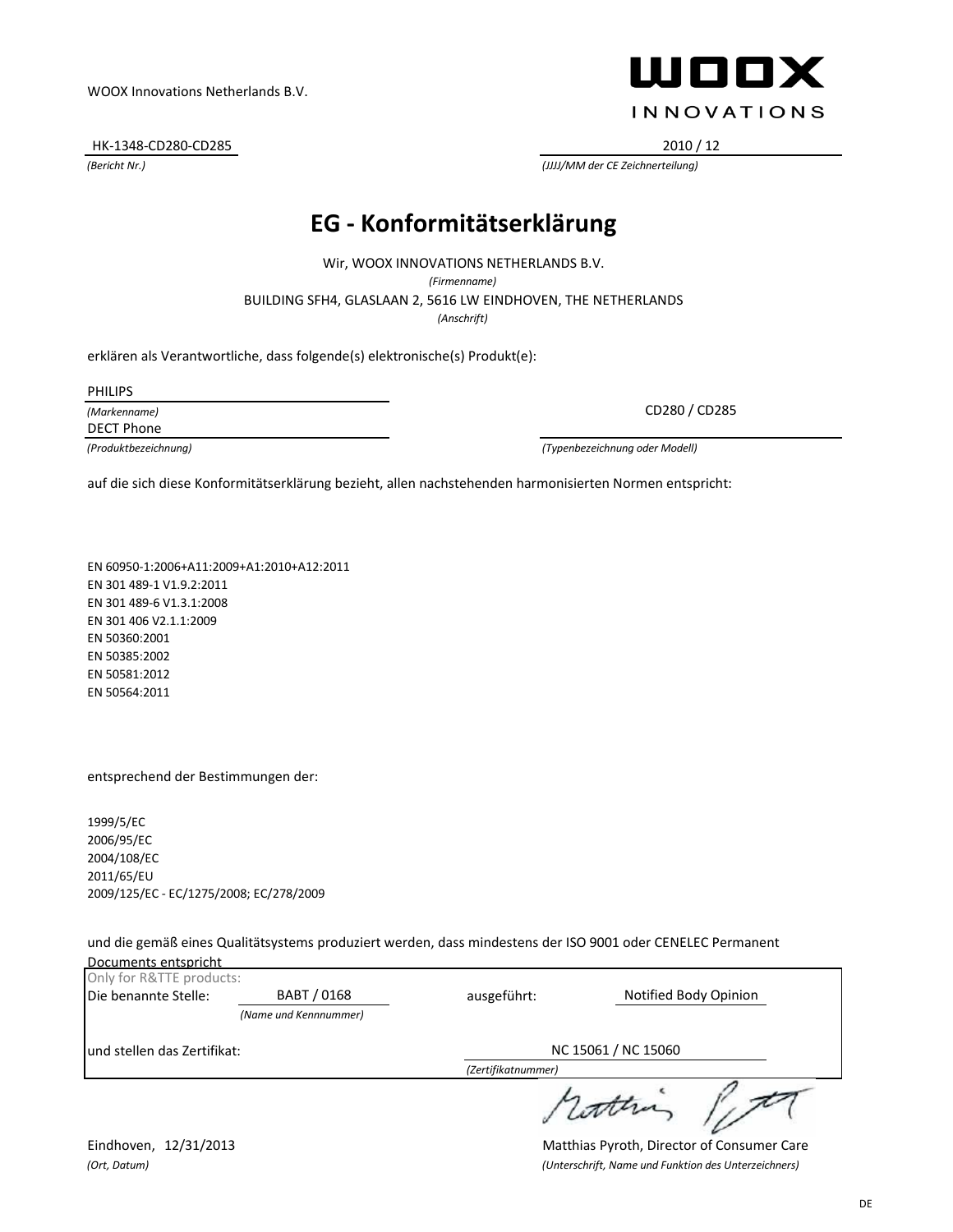en heeft een certificaat uitgegeven:

Eindhoven, 12/31/2013 Matthias Pyroth, Director of Consumer Care *(plaats, datum) (handtekening, naam en functie)*

NC 15061 / NC 15060

NL

# **Europese Conformiteitsverklaring**

*(adres)* BUILDING SFH4, GLASLAAN 2, 5616 LW EINDHOVEN, THE NETHERLANDS Wij, WOOX INNOVATIONS NETHERLANDS B.V. *(Bedrijfsnaam)*

verklaren dat onder onze verantwoordelijkheid de product(en):

PHILIPS

*(merknaam)* DECT Phone

*(productbeschrijving) (typenummer of model)*

waar deze verklaring betrekking op heeft voldoen aan de volgende geharmoniseerde standaarden:

EN 60950-1:2006+A11:2009+A1:2010+A12:2011 EN 301 489-1 V1.9.2:2011 EN 301 489-6 V1.3.1:2008 EN 301 406 V2.1.1:2009 EN 50360:2001 EN 50385:2002 EN 50581:2012 EN 50564:2011

volgens de voorwaarden van:

Only for R&TTE products:

permanente documenten

1999/5/EC 2006/95/EC 2004/108/EC 2011/65/EU 2009/125/EC - EC/1275/2008; EC/278/2009

*(Naam en nummer)*

En worden geproduceerd volgens een kwaliteitsprogramma wat minimaal overeenkomt met ISO9001 of de CENELEC

Notified Body: **BABT / 0168** heeft uitgevoerd: Notified Body Opinion

heeft uitgevoerd:

*(nummer van het certificaat)*



*(Documentnummer) (Jaar, maand waarin de CE markering is uitgegeven)*

#### WOOX Innovations Netherlands B.V.

HK-1348-CD280-CD285 2010 / 12

CD280 / CD285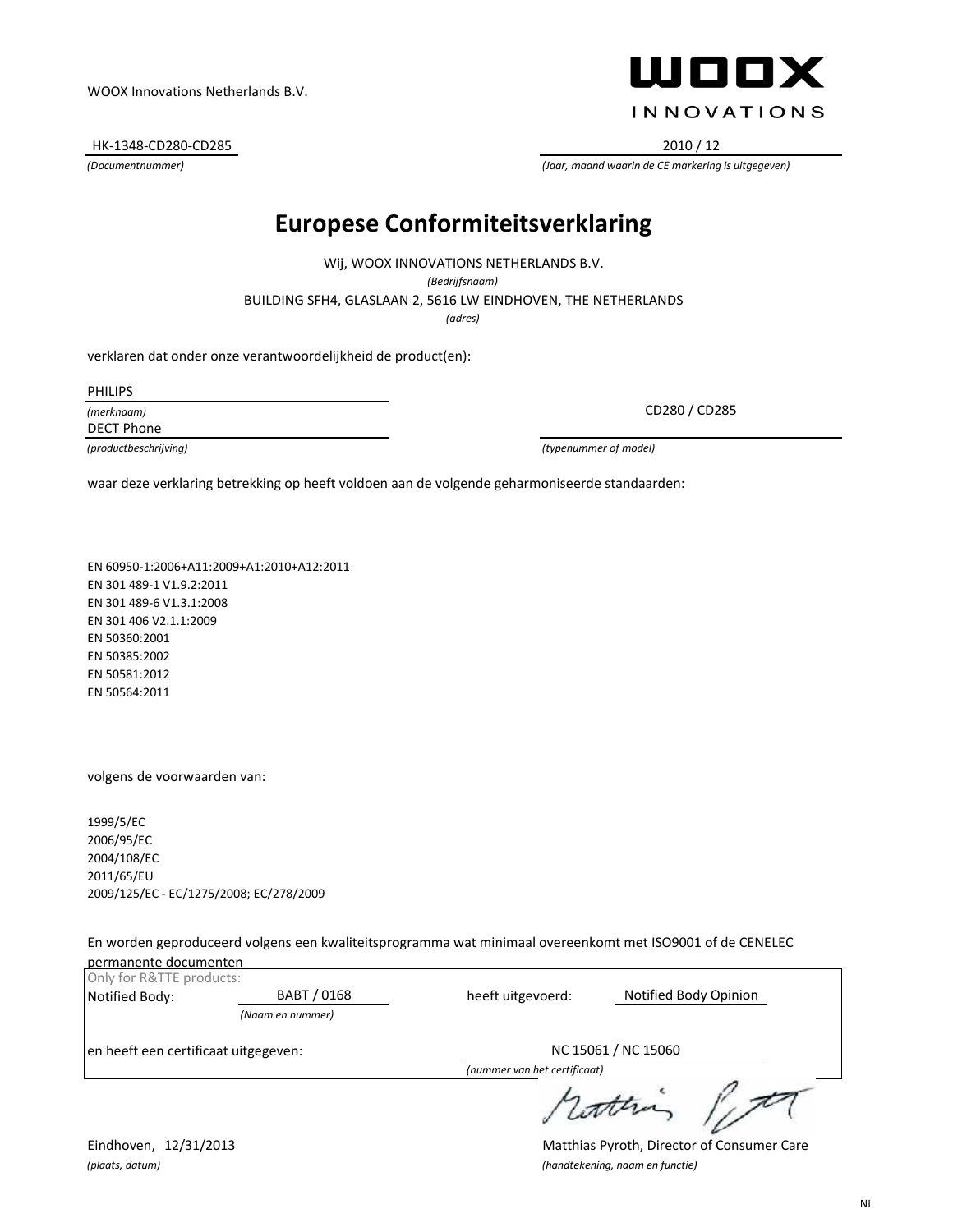HK-1348-CD280-CD285 2010 / 12

## ШООХ **INNOVATIONS**

*(Dokument nummer) (Årstal for påhæftning af CE-mærkning)*

#### **CE deklarationserklæring**

BUILDING SFH4, GLASLAAN 2, 5616 LW EINDHOVEN, THE NETHERLANDS Vi, WOOX INNOVATIONS NETHERLANDS B.V. *(virksomhedens navn) (adresse)*

erklærer i henhold til vores ansvar, at de(t) elektriske produkt(er):

PHILIPS

*(navn på varermærke)* DECT Phone

*(produktbeskrivelse) (type eller model)*

CD280 / CD285

denne erklæring relaterer sig til er i overenstemmelse med de harmoniserede standarder:

EN 60950-1:2006+A11:2009+A1:2010+A12:2011 EN 301 489-1 V1.9.2:2011 EN 301 489-6 V1.3.1:2008 EN 301 406 V2.1.1:2009 EN 50360:2001 EN 50385:2002 EN 50581:2012 EN 50564:2011

opfylder krav og forskrifter af:

1999/5/EC 2006/95/EC 2004/108/EC 2011/65/EU 2009/125/EC - EC/1275/2008; EC/278/2009

Og er produceret i en kvalitet, der, som minimum, opfylder kravene i ISO 9001-standarden eller CENELEC´s permanente dokumenter

| Only for R&TTE products:   |                  |                     |                       |
|----------------------------|------------------|---------------------|-----------------------|
| BABT / 0168<br>udstedt af: |                  | har gennemført:     | Notified Body Opinion |
|                            | (Navn og nummer) |                     |                       |
| og udstedt certifikatet:   |                  | NC 15061 / NC 15060 |                       |
|                            |                  | (certifikat nummer) |                       |
|                            |                  |                     | s cottra              |

*(sted, dato) (Signatur, navn og titel)*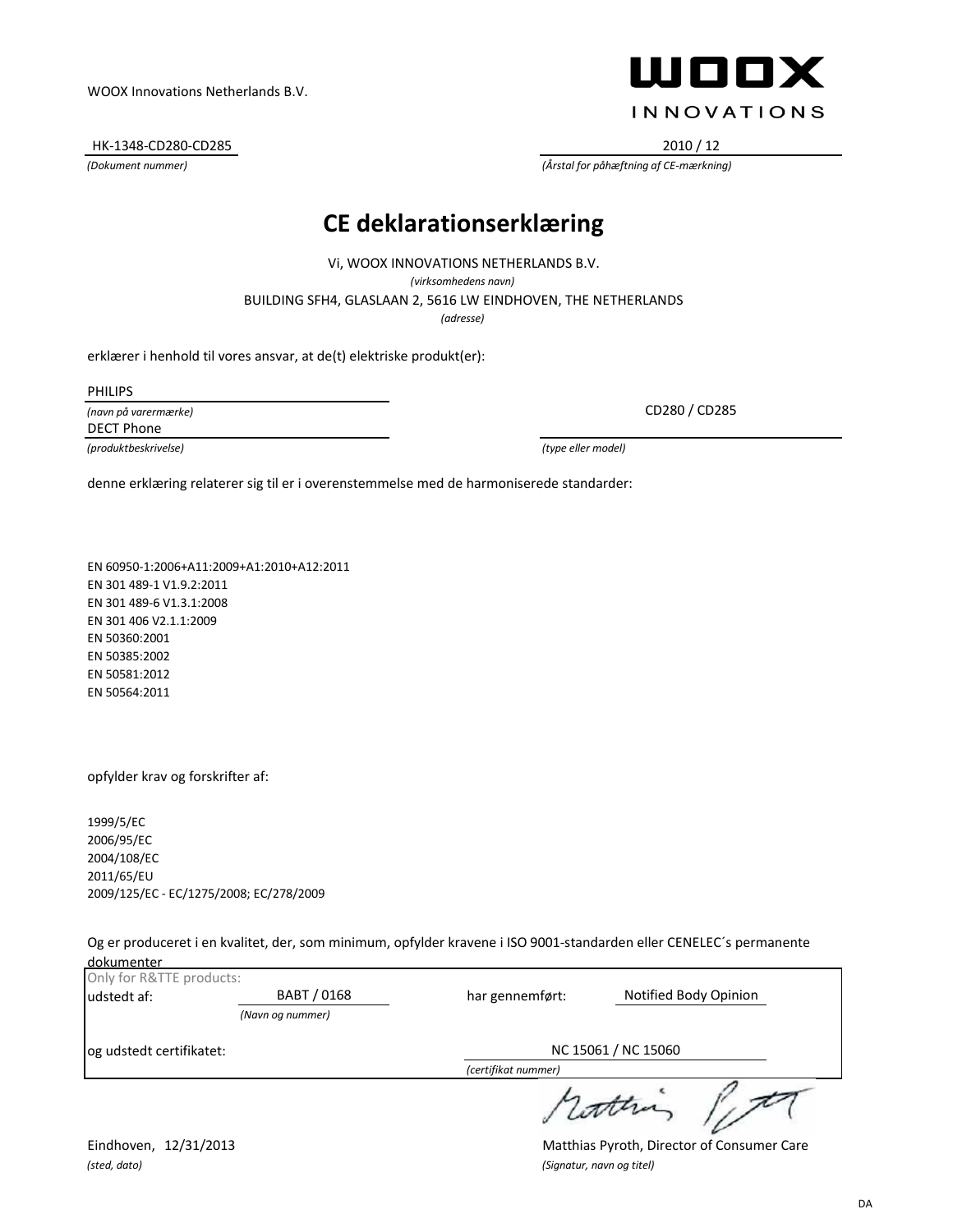Todistuksen antaja:

Eindhoven, 12/31/2013 Matthias Pyroth, Director of Consumer Care *(paikka, päiväys) (Allekirjoitus, nimi ja asema)*

Only for R&TTE products:

#### *(Raportti nr.) (CE merkinnän myöntämisvuosi)* HK-1348-CD280-CD285 2010 / 12

#### **Vaatimustenmukaisuusvakuutus**

Me, WOOX INNOVATIONS NETHERLANDS B.V.

*(Nimi)*

BUILDING SFH4, GLASLAAN 2, 5616 LW EINDHOVEN, THE NETHERLANDS

*(Osoite)*

Ilmoitus seuraavista vastuullamme olevista sähkötuotteista:

PHILIPS

*(Brändinimi)*

DECT Phone

*(Tuotekuvaus) (Tyypi, versio tai malli)*

Tämä vakuutus on yhdenmukainen seuraavien harmonisointistandardien kanssa:

EN 60950-1:2006+A11:2009+A1:2010+A12:2011 EN 301 489-1 V1.9.2:2011 EN 301 489-6 V1.3.1:2008 EN 301 406 V2.1.1:2009 EN 50360:2001 EN 50385:2002 EN 50581:2012 EN 50564:2011

Seuraavien määräysten mukaisesti:

1999/5/EC 2006/95/EC 2004/108/EC 2011/65/EU 2009/125/EC - EC/1275/2008; EC/278/2009

Ja on tuotettu seuraavien laatujärjestelmien mukaisesti : ISO 9001 ja CENELEC asiakirjat

*(Nimi ja numero)*

suoritetaan:

Ilmoitettu laitos: **BABT / 0168** Notified Body Opinion

*(Sertifikaatin numero)*

NC 15061 / NC 15060



CD280 / CD285

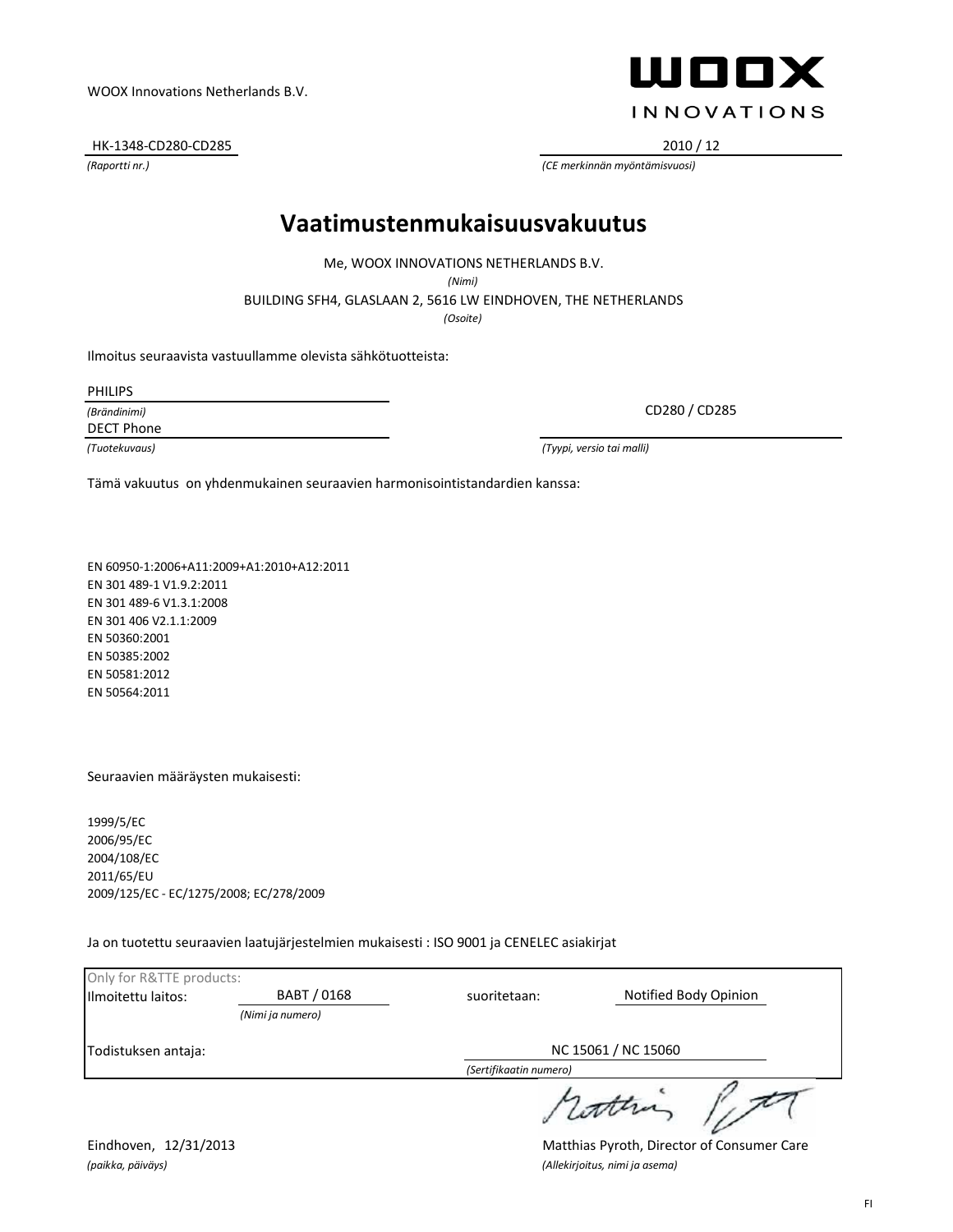HK-1348-CD280-CD285 2010 / 12



*(Número de Documento) (año/mes en que se colocó el marcado CE)*

## **DECLARACIÓN DE CONFORMIDAD EUROPEA**

BUILDING SFH4, GLASLAAN 2, 5616 LW EINDHOVEN, THE NETHERLANDS Nosotros, WOOX INNOVATIONS NETHERLANDS B.V. *(Nombre de la Empresa) (dirección)*

Declaramos bajo nuestra responsabilidad que el/los producto(s):

PHILIPS

*(nombre de la marca)* DECT Phone

*(descripción del producto) (Referencia o modelo)*

CD280 / CD285

Al/a los que esta declaración hace(n) referencia es/son conforme(s) con los siguientes estándares armonizados:

EN 60950-1:2006+A11:2009+A1:2010+A12:2011 EN 301 489-1 V1.9.2:2011 EN 301 489-6 V1.3.1:2008 EN 301 406 V2.1.1:2009 EN 50360:2001 EN 50385:2002 EN 50581:2012 EN 50564:2011

siguiendo las disposiciones pertinentes de:

1999/5/EC 2006/95/EC 2004/108/EC 2011/65/EU 2009/125/EC - EC/1275/2008; EC/278/2009

Y se fabrican conforme a una calidad como mínimo conforme a la norma ISO 9001 o a los Documentos Permanentes

| <b>CENELEC</b>                |                   |                         |                       |
|-------------------------------|-------------------|-------------------------|-----------------------|
| Only for R&TTE products:      |                   |                         |                       |
| El organismo notificado:      | BABT / 0168       | hecho en:               | Notified Body Opinion |
|                               | (Nombre y número) |                         |                       |
| y ha expedido el certificado: |                   | NC 15061 / NC 15060     |                       |
|                               |                   | (número de certificado) |                       |
|                               |                   |                         | 1 contra              |

*(lugar, fecha) (firma, nombre y cargo)*

Eindhoven, 12/31/2013 Matthias Pyroth, Director of Consumer Care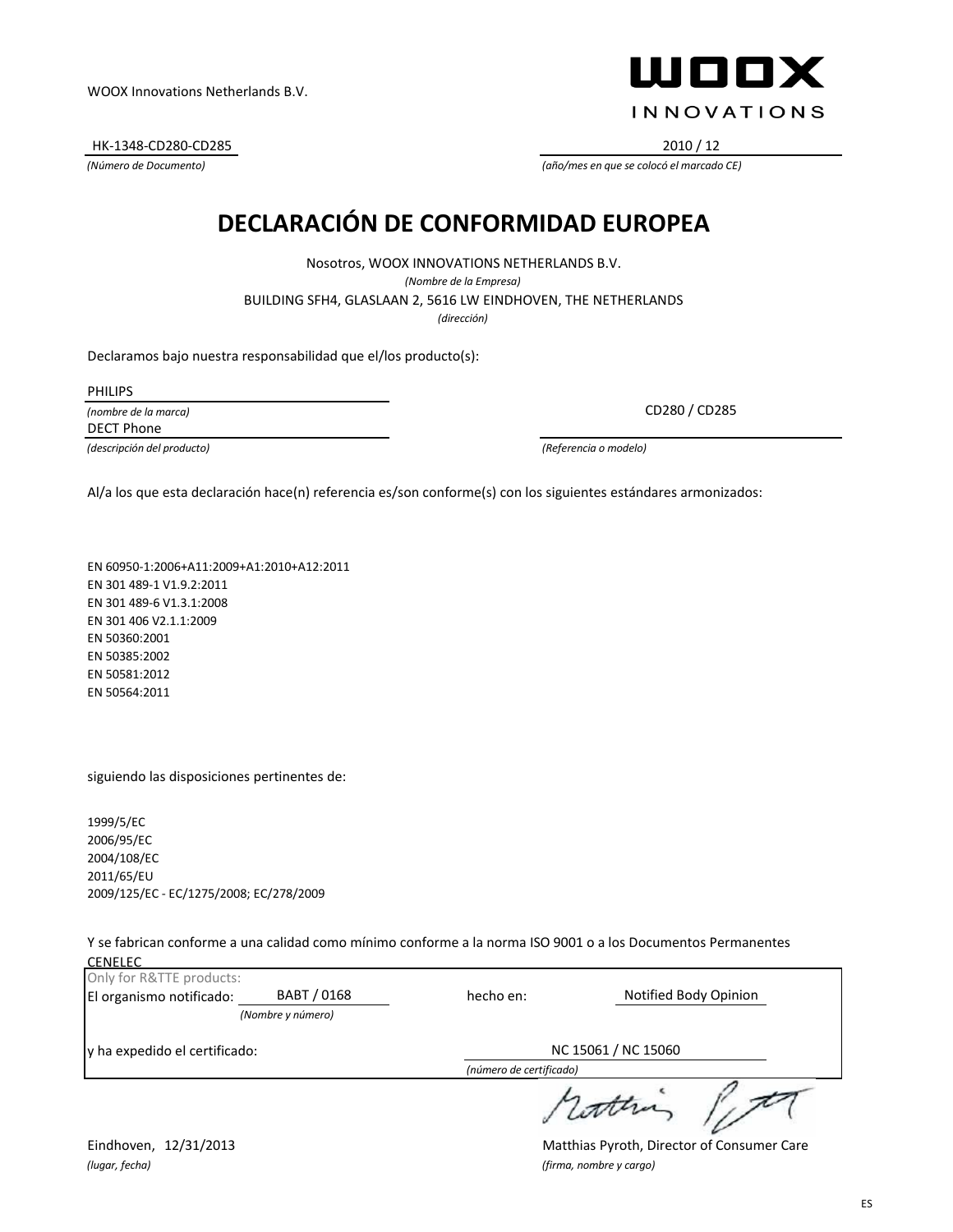*(local, data) (assinatura, nome e função)*

Eindhoven, 12/31/2013 Matthias Pyroth, Director of Consumer Care

HK-1348-CD280-CD285 2010 / 12

#### **DECLARAÇAO DE CONFORMIDADE CE**

Nós, WOOX INNOVATIONS NETHERLANDS B.V. *(Nome da empresa)* BUILDING SFH4, GLASLAAN 2, 5616 LW EINDHOVEN, THE NETHERLANDS *(morada)*

Declaramos sob a nossa responsabilidade que o(s) produto(s):

PHILIPS

*(nome da marca)* DECT Phone

*(descrição do produto) (referéncia ou modelo)*

A(os) quais diz respeito esta declaração é/são conforme(s) com os seguintes standards harmonisados:

EN 60950-1:2006+A11:2009+A1:2010+A12:2011 EN 301 489-1 V1.9.2:2011 EN 301 489-6 V1.3.1:2008 EN 301 406 V2.1.1:2009 EN 50360:2001 EN 50385:2002 EN 50581:2012 EN 50564:2011

Conforme as exigencias essenciais e outras disposições pertinentes de:

1999/5/EC 2006/95/EC 2004/108/EC 2011/65/EU 2009/125/EC - EC/1275/2008; EC/278/2009

E são fabricadas sob critérios de qualidade no mínimo conformes com a norma ISO 9001 ou documentos Permanentes **CENELEC**<br>Only for F

| Only for R&TTE products: |                 |                         |                       |
|--------------------------|-----------------|-------------------------|-----------------------|
| Organismo Notificado:    | BABT / 0168     | efectuado por:          | Notified Body Opinion |
|                          | (Nome e número) |                         |                       |
| emitiu o certificado:    |                 | NC 15061 / NC 15060     |                       |
|                          |                 | (numero do certificado) |                       |
|                          |                 |                         | 1 cottra              |



CD280 / CD285

*(Número do Documento) (durante a qual a marcação CE foi fixada)*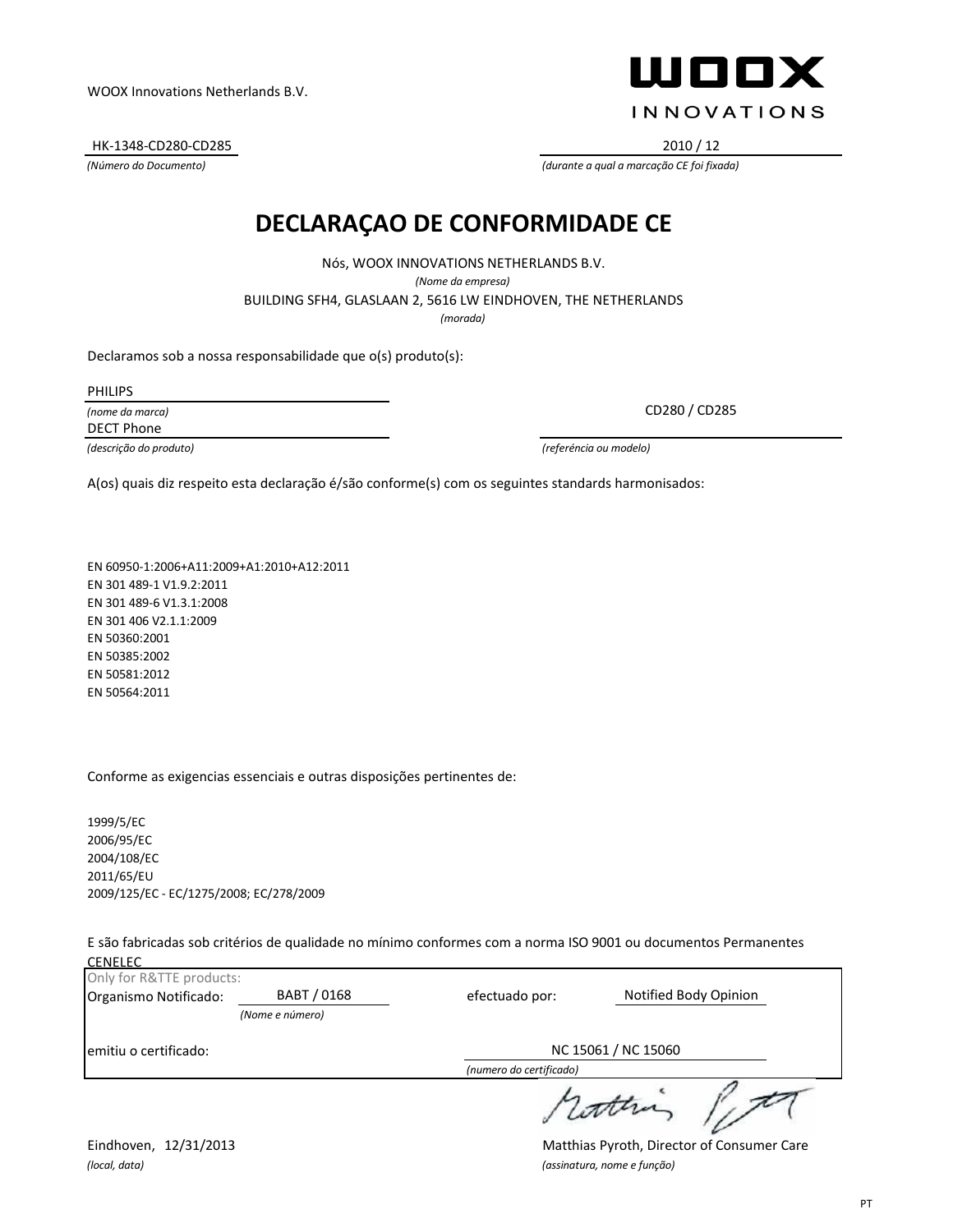*(luogo, data) (firma , nome e funzione)*

NC 15061 / NC 15060

*(Numero di documento) (in cui è apposto il marchio CE)* HK-1348-CD280-CD285 2010 / 12

WOOX Innovations Netherlands B.V.

**DICHIARAZIONE DI CONFORMITA' CE**

BUILDING SFH4, GLASLAAN 2, 5616 LW EINDHOVEN, THE NETHERLANDS la sottoscritta WOOX INNOVATIONS NETHERLANDS B.V. *(Nome della società) (indirizzo)*

dichiariamo sotto la nostra responsabilità che il(i) prodotto (i):

PHILIPS

*(marchio)* DECT Phone

*(descrizione del prodotto) (referenza o modello)*

al quale questa dichiarazione si riferisce è conforme alle seguenti norme armonizzate:

EN 60950-1:2006+A11:2009+A1:2010+A12:2011 EN 301 489-1 V1.9.2:2011 EN 301 489-6 V1.3.1:2008 EN 301 406 V2.1.1:2009 EN 50360:2001 EN 50385:2002 EN 50581:2012 EN 50564:2011

a seguito delle disposizioni del:

Only for R&TTE products:

L'Organismo Notificato:

e rilasciato il certificato:

1999/5/EC 2006/95/EC 2004/108/EC 2011/65/EU 2009/125/EC - EC/1275/2008; EC/278/2009

*(nome e numero)*

BABT / 0168

e i processi produttivi seguono un sistema qualità conforme almeno alla norma ISO9001 o agli standard CENELEC

ha eseguito:

*(numero di certificato)*



CD280 / CD285

Eindhoven, 12/31/2013 Matthias Pyroth, Director of Consumer Care

Notified Body Opinion

IT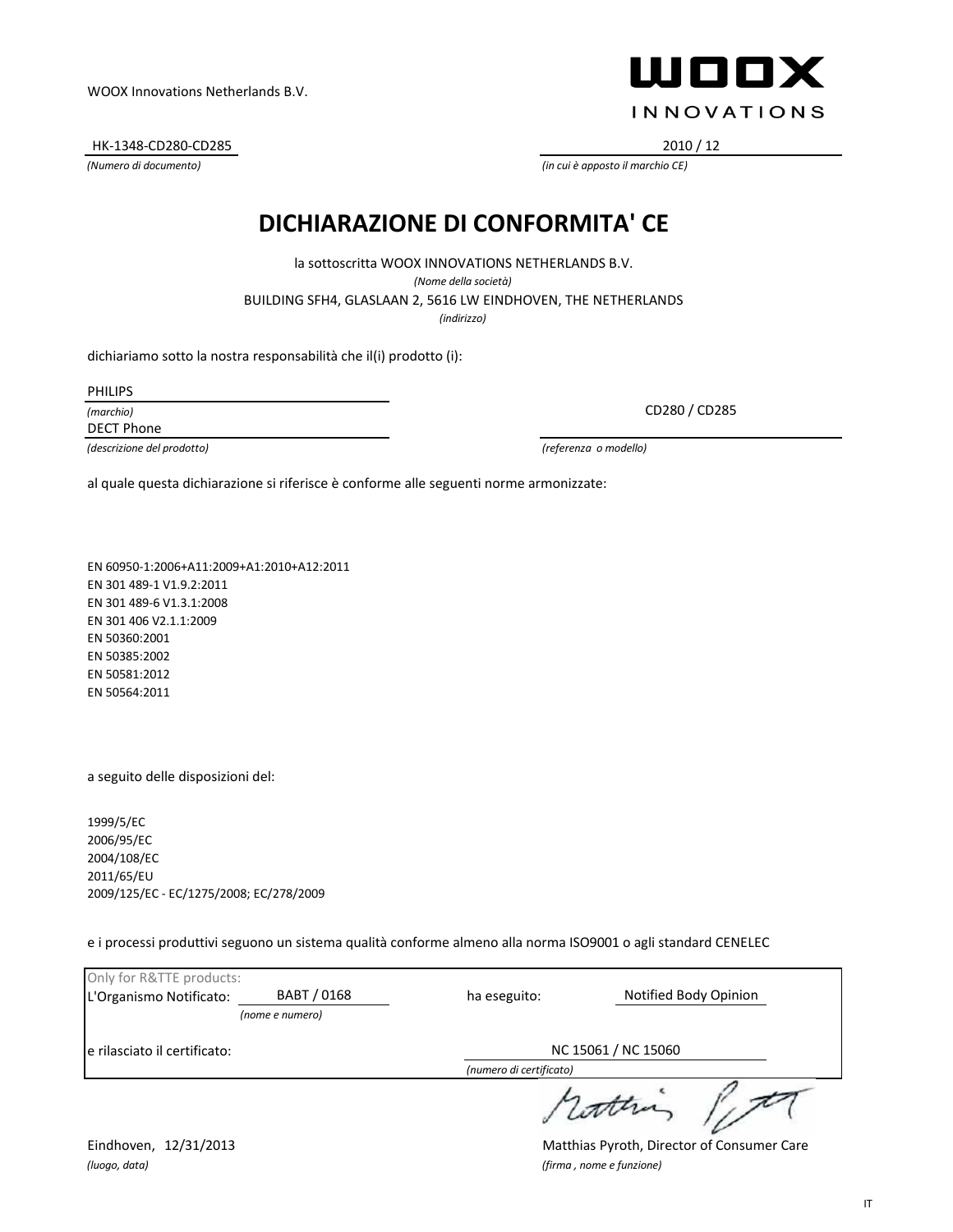#### Eindhoven, 12/31/2013 Matthias Pyroth, Director of Consumer Care *(τόπος, ημερομηνία) (υπογραφή, ονοματεπώνυμο και λειτουργία)*

WOOX Innovations Netherlands B.V.

HK-1348-CD280-CD285 2010 / 12

#### **ΔΗΛΩΣΗ ΣΥΜΜΟΡΦΩΣΗΣ CE**

BUILDING SFH4, GLASLAAN 2, 5616 LW EINDHOVEN, THE NETHERLANDS Εμείς, η εταιρεία WOOX INNOVATIONS NETHERLANDS B.V. *(Επωνυμία) (Διεύθυνση)*

Δηλώνουμε υπεύθυνα ότι το ηλεκτρολογικό προϊόν/ προϊόντα:

PHILIPS

*(ονομασία μάρκας)* DECT Phone

*(περιγραφή προϊόντος) (Τύπος έκδοσης ή μοντέλο)*

στο οποίο/ στα οποία αφορά η παρούσα δήλωση συμμορφούται/ συμμορφούνται με τα εξής εναρμονισμένα πρότυπα:

EN 60950-1:2006+A11:2009+A1:2010+A12:2011 EN 301 489-1 V1.9.2:2011 EN 301 489-6 V1.3.1:2008 EN 301 406 V2.1.1:2009 EN 50360:2001 EN 50385:2002 EN 50581:2012 EN 50564:2011

Σύμφωνα με τις διατάξεις των οδηγιών:

1999/5/EC 2006/95/EC 2004/108/EC 2011/65/EU 2009/125/EC - EC/1275/2008; EC/278/2009

Και παράγεται/ παράγονται σύμφωνα με ένα ποιοτικό πρόγραμμα που συμμορφούται, κατ'ελάχιστον, με το πρότυπο ISO 9001 ή με τα Μόνιμα Έγγραφα Τεκμηρίωσης της CENELEC

| Only for R&TTE products:      |                        |                          |                       |  |
|-------------------------------|------------------------|--------------------------|-----------------------|--|
| Ο ειδοποιηθείς                | BABT / 0168            | διεξήγαγε:               | Notified Body Opinion |  |
| οργανισμός:                   | (Ονομασία και αριθμός) |                          |                       |  |
| Και εξέδωσε το πιστοποιητικό: |                        | NC 15061 / NC 15060      |                       |  |
|                               |                        | (αριθμός πιστοποιητικού) |                       |  |
|                               |                        |                          |                       |  |

ШППХ **INNOVATIONS** 

CD280 / CD285

*(Αρ. έκθεσης) (Έτος επικόλλησης του σήματος συμμόρφωσης CE)*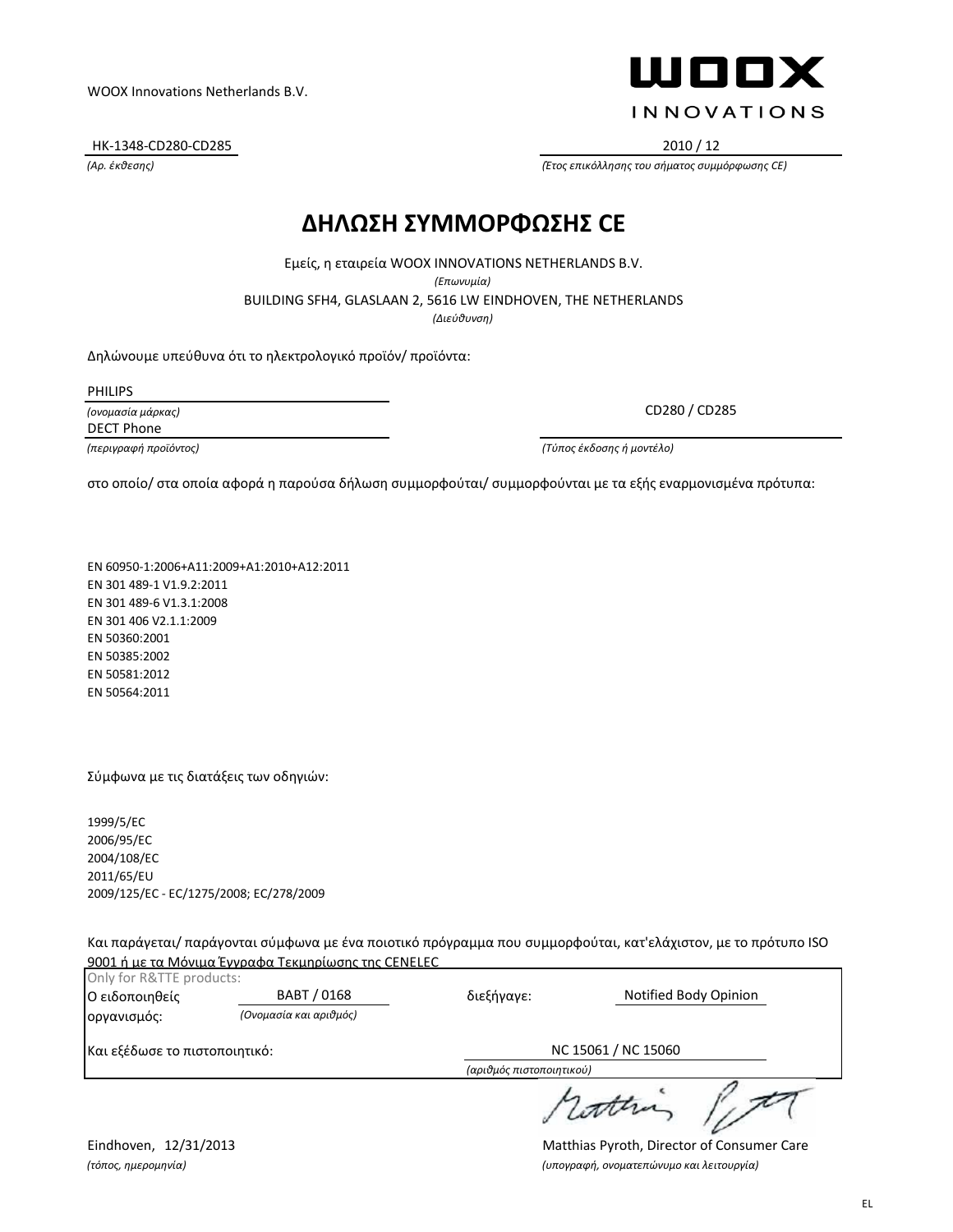i wydała certyfikat:

#### Eindhoven, 12/31/2013 Matthias Pyroth, Director of Consumer Care *(miasto, data) (podpis, imię i nazwisko oraz funkcja)*

# **DEKLARACJA ZGODNOŚCI CE**

My, WOOX INNOVATIONS NETHERLANDS B.V. *(Nazwa)*

BUILDING SFH4, GLASLAAN 2, 5616 LW EINDHOVEN, THE NETHERLANDS

*(adres)*

Deklarujemy na naszą odpowiedzialność, że urządzeni(e/a) elektryczne:

PHILIPS

*(marka)* DECT Phone

*(nazwa /opis produktu) (Typ lub model)*

CD280 / CD285

Do którego odnosi się niniejsza deklaracja jest zgodny z następującymi normami zharmonizowanymi:

EN 60950-1:2006+A11:2009+A1:2010+A12:2011 EN 301 489-1 V1.9.2:2011 EN 301 489-6 V1.3.1:2008 EN 301 406 V2.1.1:2009 EN 50360:2001 EN 50385:2002 EN 50581:2012 EN 50564:2011

Zgodnie z dyrektywami:

Only for R&TTE products:

1999/5/EC 2006/95/EC 2004/108/EC 2011/65/EU 2009/125/EC - EC/1275/2008; EC/278/2009

oraz został wyprodukowany zgodnie ze standardami jakościowymi takimi jak ISO9001 lub CENELEC Permanent Documents

Jednostka certyfikująca: BABT / 0168 Notified Body Opinion

wykonała:

*(numero del certificatonumer certyfikatu)*

NC 15061 / NC 15060

ath

WOOX Innovations Netherlands B.V.

HK-1348-CD280-CD285 2010 / 12

*(Numer raportu) (Rok, w którym oznakowanie CE zostało umieszczone na wyrobie)*

ШППХ **INNOVATIONS** 

*(Nazwa i numer)*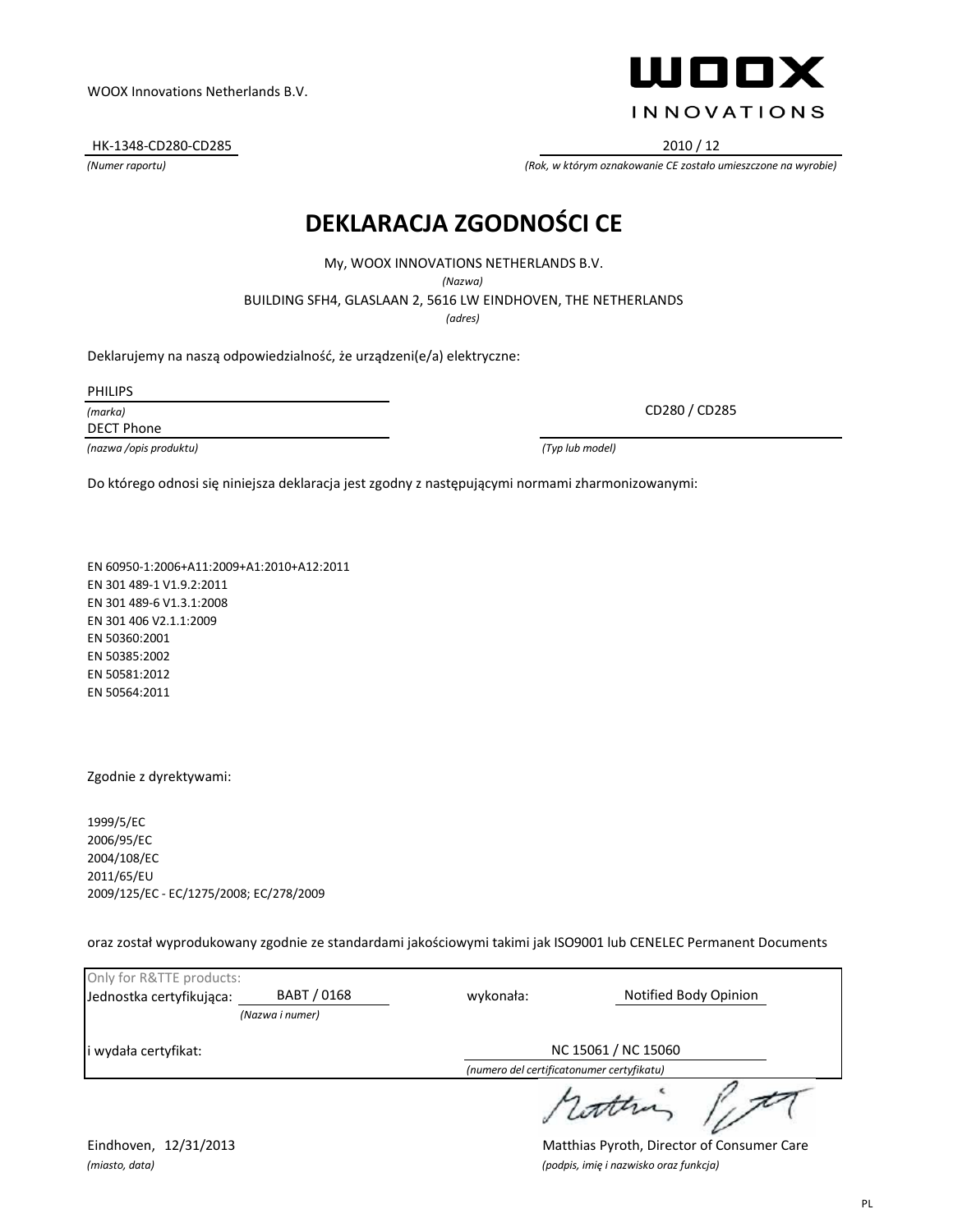# *(locul, data) (semnătura, nume şi funcţie)*

Only for R&TTE products:

1999/5/EC 2006/95/EC 2004/108/EC 2011/65/EU

CENELEC

Şi a emis certificatul:

În conformitate cu dispoziţiile directivelor:

2009/125/EC - EC/1275/2008; EC/278/2009

EN 60950-1:2006+A11:2009+A1:2010+A12:2011

*(Nume si număr)*

Eindhoven, 12/31/2013 Matthias Pyroth, Director of Consumer Care

NC 15061 / NC 15060

#### RO

HK-1348-CD280-CD285 2010 / 12

*(Nr. raport) (Anul în care este aplicat marcajul CE)*

## **DECLARAŢIE DE CONFORMITATE CE**

Noi, WOOX INNOVATIONS NETHERLANDS B.V.

*(Nume)*

BUILDING SFH4, GLASLAAN 2, 5616 LW EINDHOVEN, THE NETHERLANDS

a efectuat:

Şi sunt fabricate după o schemă de calitate conformă cel puţin cu standardul ISO 9001 sau Documentele Permanente

Organismul notificat: BABT / 0168 a efectuat: Notified Body Opinion

*(Numărul certificatului)*

*(adresă)*

Declarăm pe proprie răspundere că produsul (produsele) electric(e):

PHILIPS

*(marca)* DECT Phone

*(descriere produs) (Tip sau model)*

EN 301 489-1 V1.9.2:2011 EN 301 489-6 V1.3.1:2008 EN 301 406 V2.1.1:2009 EN 50360:2001 EN 50385:2002 EN 50581:2012 EN 50564:2011

CD280 / CD285

La care se referă această declarație, este in conformitate cu următoarele standarde armonizate:



WOOX Innovations Netherlands B.V.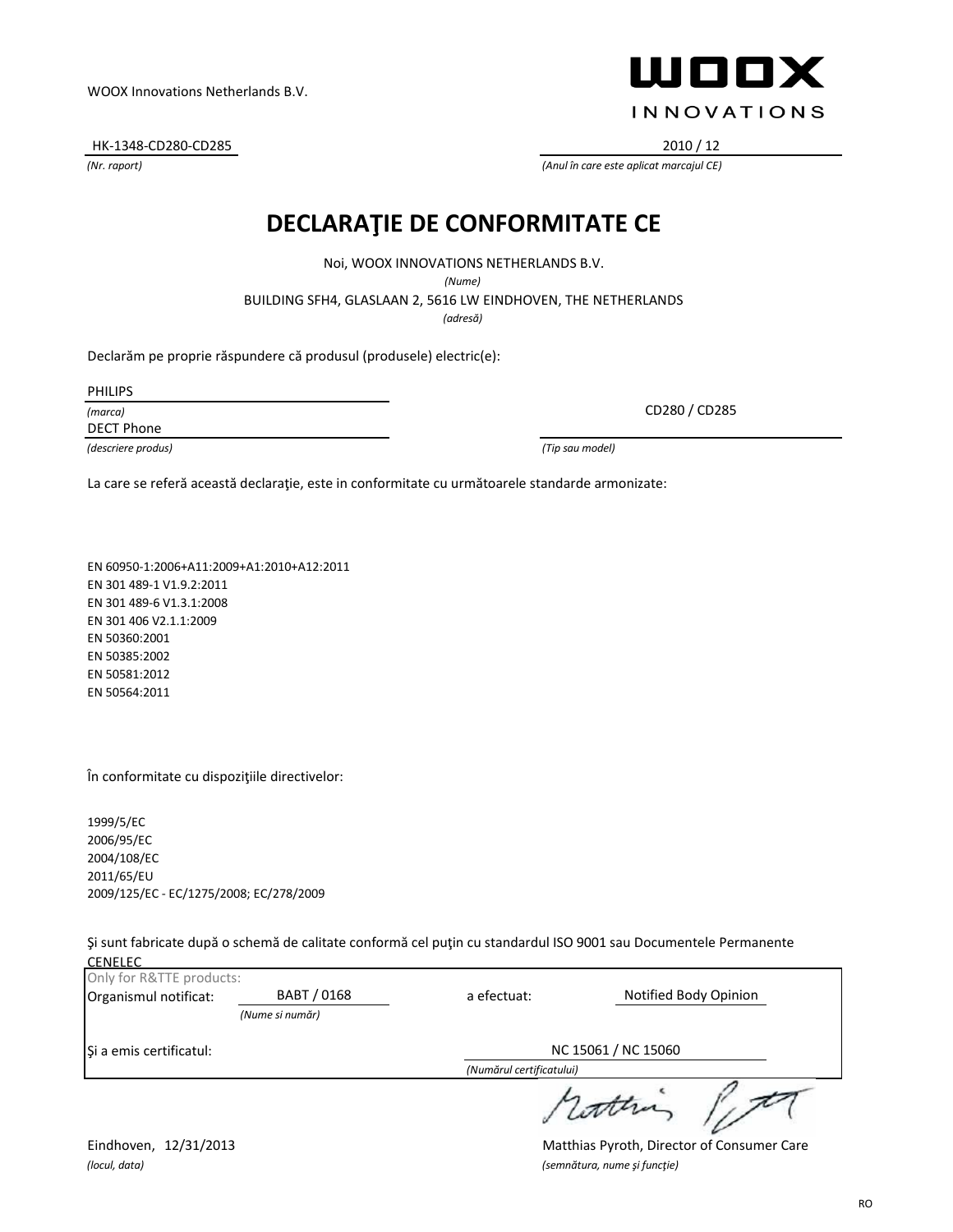HK-1348-CD280-CD285 2010 / 12

## **EC MEGFELELŐSÉGI NYILATKOZAT**

A WOOX INNOVATIONS NETHERLANDS B.V.

*(Név)*

BUILDING SFH4, GLASLAAN 2, 5616 LW EINDHOVEN, THE NETHERLANDS

*(cím)*

Felelőssége tudatában nyilatkozik, hogy az alábbi elektronikai termék(ek):

PHILIPS

*(márkanév)* DECT Phone

*(termék megnevezése) (Típusváltozat vagy modell)*

Az ezen nyilatkozatban foglaltak szerint megfelel(nek) a következő harmonizált szabványoknak:

EN 60950-1:2006+A11:2009+A1:2010+A12:2011 EN 301 489-1 V1.9.2:2011 EN 301 489-6 V1.3.1:2008 EN 301 406 V2.1.1:2009 EN 50360:2001 EN 50385:2002 EN 50581:2012 EN 50564:2011

Követve a következő ajánlásokat:

1999/5/EC 2006/95/EC 2004/108/EC 2011/65/EU 2009/125/EC - EC/1275/2008; EC/278/2009

legalább az ISO 9001-nek megfelelően vagy

| Only for R&TTE products:      |               |                     |                       |  |
|-------------------------------|---------------|---------------------|-----------------------|--|
| Bejelentett testület:         | BABT / 0168   | teljesítve:         | Notified Body Opinion |  |
|                               | (Név és szám) |                     |                       |  |
| és a kibocsátott tanúsítvány: |               | NC 15061 / NC 15060 |                       |  |
|                               |               | (tanúsítvány száma) |                       |  |
|                               |               |                     | 1 Lottera             |  |

ШООХ **INNOVATIONS** 

CD280 / CD285

*(Jelentés száma) (A CE jelzés feltüntetésének éve)*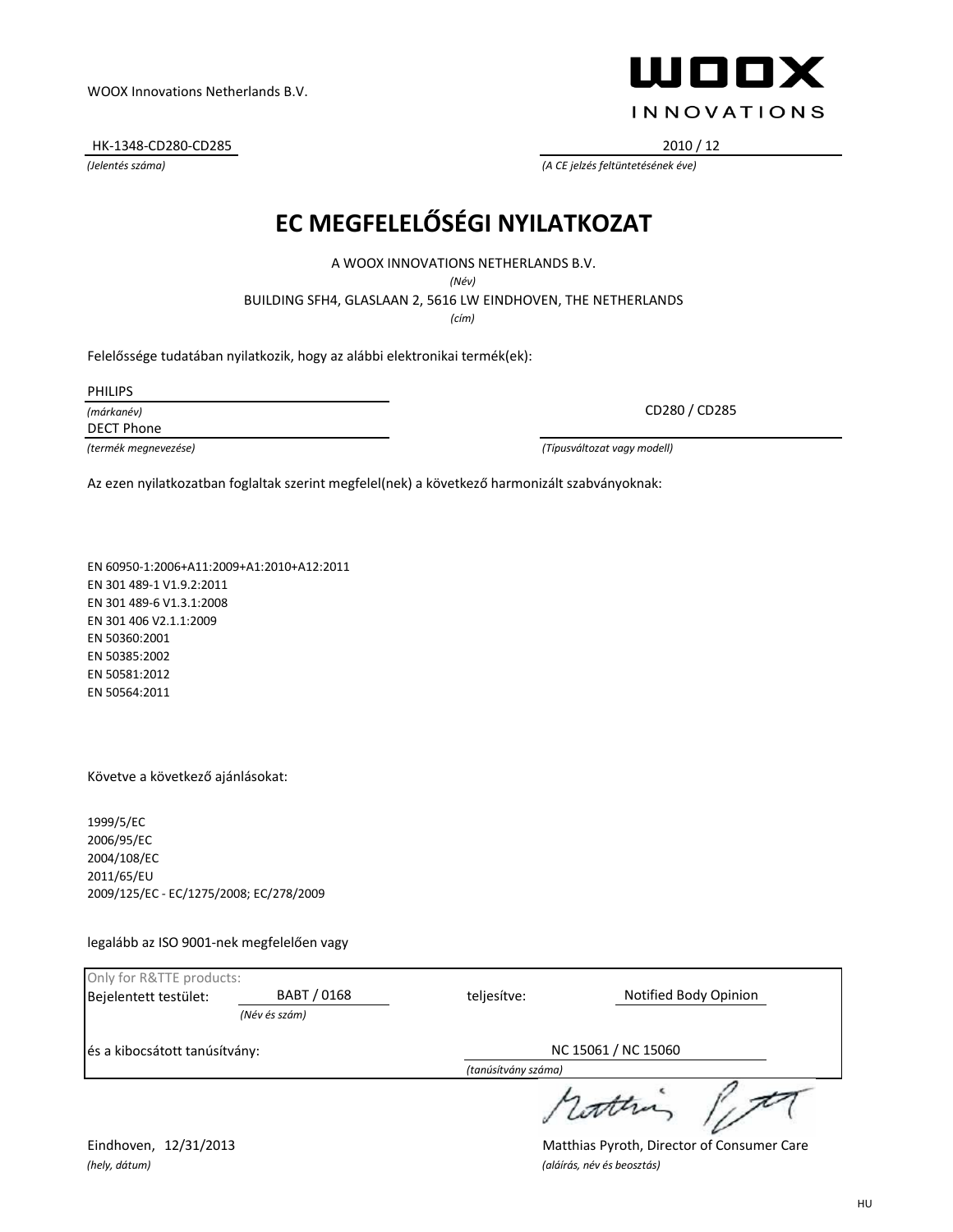BG

#### WOOX Innovations Netherlands B.V.

HK-1348-CD280-CD285 2010 / 12

#### **CE Декларация за съответствие**

BUILDING SFH4, GLASLAAN 2, 5616 LW EINDHOVEN, THE NETHERLANDS Ние, WOOX INNOVATIONS NETHERLANDS B.V. *(Име)*

*(адрес)*

Декларираме на наша отговорност, че електрическият(те) уред(и):

PHILIPS

*(търговска марка)* DECT Phone

*(описание на продукта(ите)) (Серия или модел)*

CD280 / CD285

Към който(които) се отнася тази декларация е(са) в съответствие със следните установени стандарти:

EN 60950-1:2006+A11:2009+A1:2010+A12:2011 EN 301 489-1 V1.9.2:2011 EN 301 489-6 V1.3.1:2008 EN 301 406 V2.1.1:2009 EN 50360:2001 EN 50385:2002 EN 50581:2012 EN 50564:2011

В съответствие с директиви:

1999/5/EC 2006/95/EC 2004/108/EC 2011/65/EU 2009/125/EC - EC/1275/2008; EC/278/2009

и са произведени под система за качествен контрол най-малко в съответствие с ISO 9001 или

| Only for R&TTE products: |               |                        |                       |  |
|--------------------------|---------------|------------------------|-----------------------|--|
| Известяващата            | BABT / 0168   | извърши:               | Notified Body Opinion |  |
| институция:              | (Име и номер) |                        |                       |  |
| И издаде сертификат:     |               | NC 15061 / NC 15060    |                       |  |
|                          |               | (номер на сертификата) |                       |  |
|                          |               | 1 cottra               |                       |  |



*(Документ №) (Година на поставяне на CE маркировката)*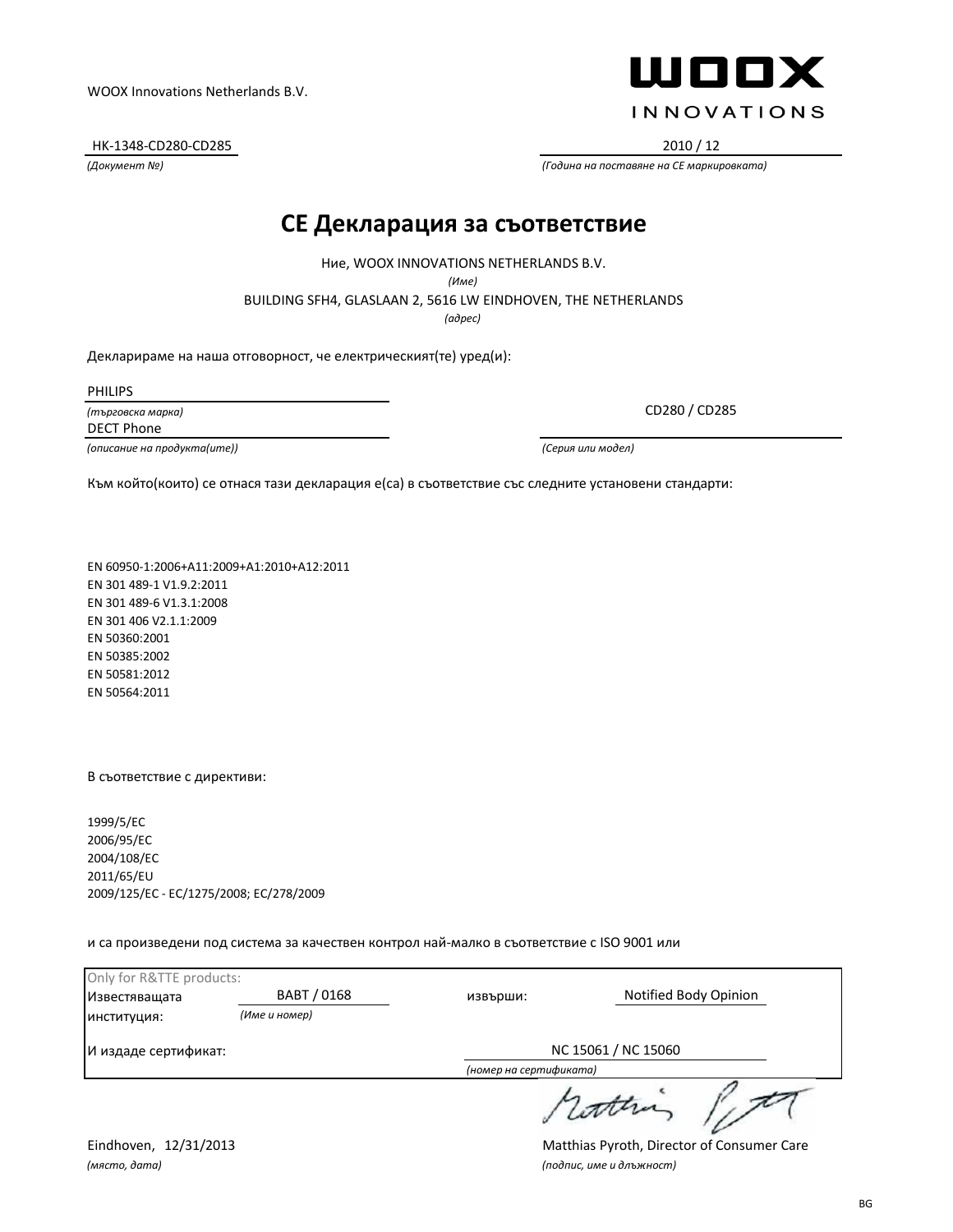HK-1348-CD280-CD285 2010 / 12

## ШООХ **INNOVATIONS**

*(Číslo zprávy) (Rok udělění známky CE)*

## **Prohlášení o shodě v EU**

My, WOOX INNOVATIONS NETHERLANDS B.V.

*(Jméno)*

BUILDING SFH4, GLASLAAN 2, 5616 LW EINDHOVEN, THE NETHERLANDS

*(adresa)*

Prohlašujeme na svou odpovědnost, že elektrický výrobek:

PHILIPS

*(značka)*

DECT Phone

*(popis výrobku) (Typ verze nebo model)*

CD280 / CD285

na nějž se toto prohlášení vztahuje, je ve shodě s následujícími harmonizovanými normami:

EN 60950-1:2006+A11:2009+A1:2010+A12:2011 EN 301 489-1 V1.9.2:2011 EN 301 489-6 V1.3.1:2008 EN 301 406 V2.1.1:2009 EN 50360:2001 EN 50385:2002 EN 50581:2012 EN 50564:2011

Následovaných ustanoveními Směrnic:

1999/5/EC 2006/95/EC 2004/108/EC 2011/65/EU 2009/125/EC - EC/1275/2008; EC/278/2009

A jsou vyráběny v systému řízení kvality minimálně ve shodě s ISO 9001 nebo

| Only for R&TTE products: |                 |                     |                       |  |
|--------------------------|-----------------|---------------------|-----------------------|--|
| Kompetentní orgán:       | BABT / 0168     | provedl:            | Notified Body Opinion |  |
|                          | (Název a číslo) |                     |                       |  |
| a vydal certifikát:      |                 | NC 15061 / NC 15060 |                       |  |
|                          |                 | (číslo certifikátu) |                       |  |
|                          |                 |                     | 1 cotten              |  |

*(místo, datum) (podpis, jméno a funkce)*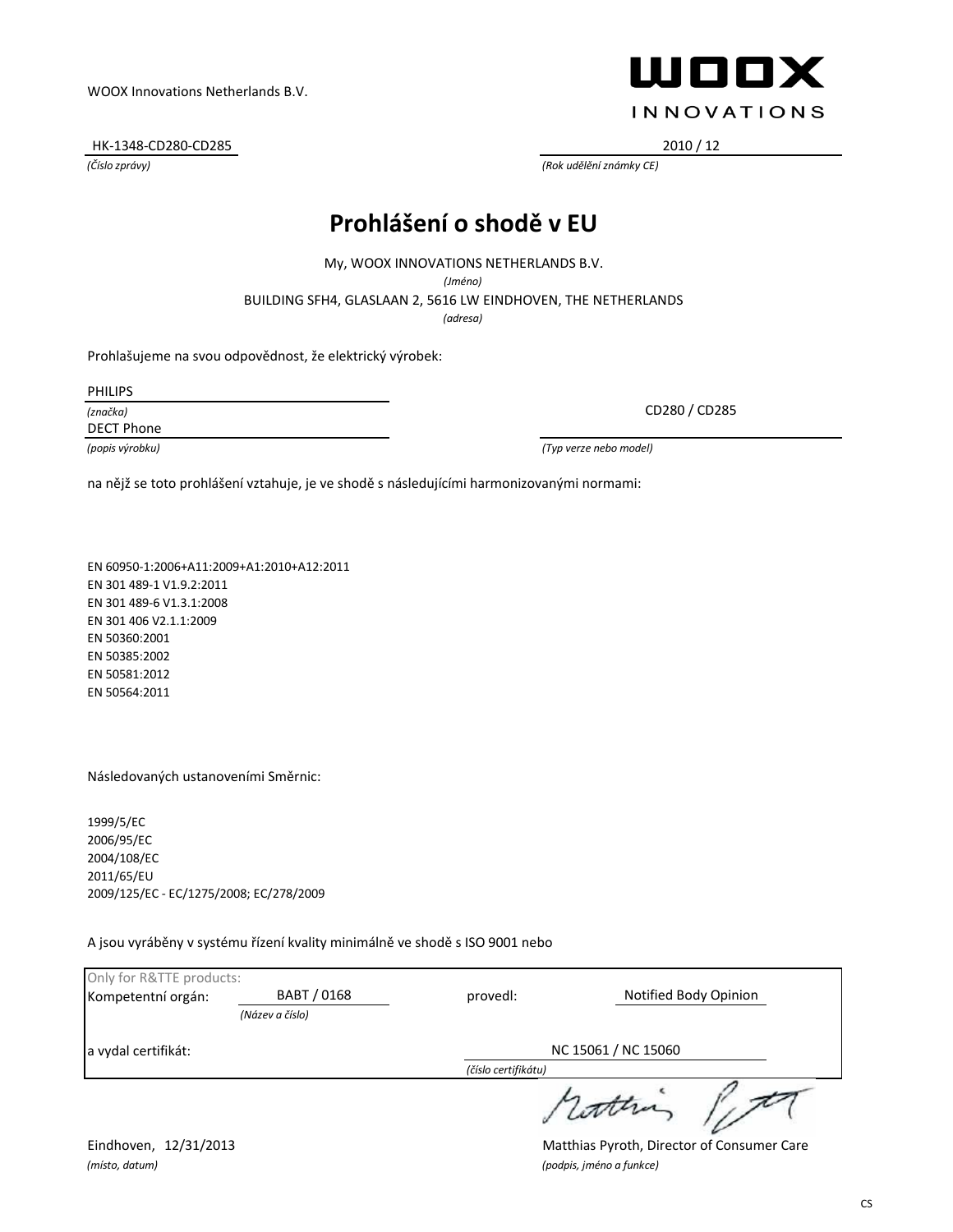#### HK-1348-CD280-CD285 2010 / 12

## ШООХ **INNOVATIONS**

*(Broj izvještaja) (Godina ishođenja CE oznake)*

## **Izjava o sukladnosti**

Mi, WOOX INNOVATIONS NETHERLANDS B.V.

*(Ime)*

BUILDING SFH4, GLASLAAN 2, 5616 LW EINDHOVEN, THE NETHERLANDS

*(Adresa)*

Odgovorno izjavljujemo da je elektični uređaj(i):

PHILIPS

*(Naziv robne marke)* DECT Phone

CD280 / CD285

*(opis proizvoda) (Tipska oznaka ili model)*

Na koje se ova izjava odnosi zadovoljava sljedeće usklađene norme:

EN 60950-1:2006+A11:2009+A1:2010+A12:2011 EN 301 489-1 V1.9.2:2011 EN 301 489-6 V1.3.1:2008 EN 301 406 V2.1.1:2009 EN 50360:2001 EN 50385:2002 EN 50581:2012 EN 50564:2011

Slijedom odredbi:

1999/5/EC 2006/95/EC 2004/108/EC 2011/65/EU 2009/125/EC - EC/1275/2008; EC/278/2009

najmanje u skladu sa normom ISO 9001 ili

| Only for R&TTE products: |              |                     |                       |  |
|--------------------------|--------------|---------------------|-----------------------|--|
| Nadležno tijelon:        | BABT / 0168  | Izveden:            | Notified Body Opinion |  |
|                          | (Ime i broi) |                     |                       |  |
| I izdana je potvrda:     |              | NC 15061 / NC 15060 |                       |  |
|                          |              | (Broj potvrde)      |                       |  |
|                          |              |                     | 1 cotten              |  |

*(Mjesto ,datum) (Potpis,ime i radno mjesto)*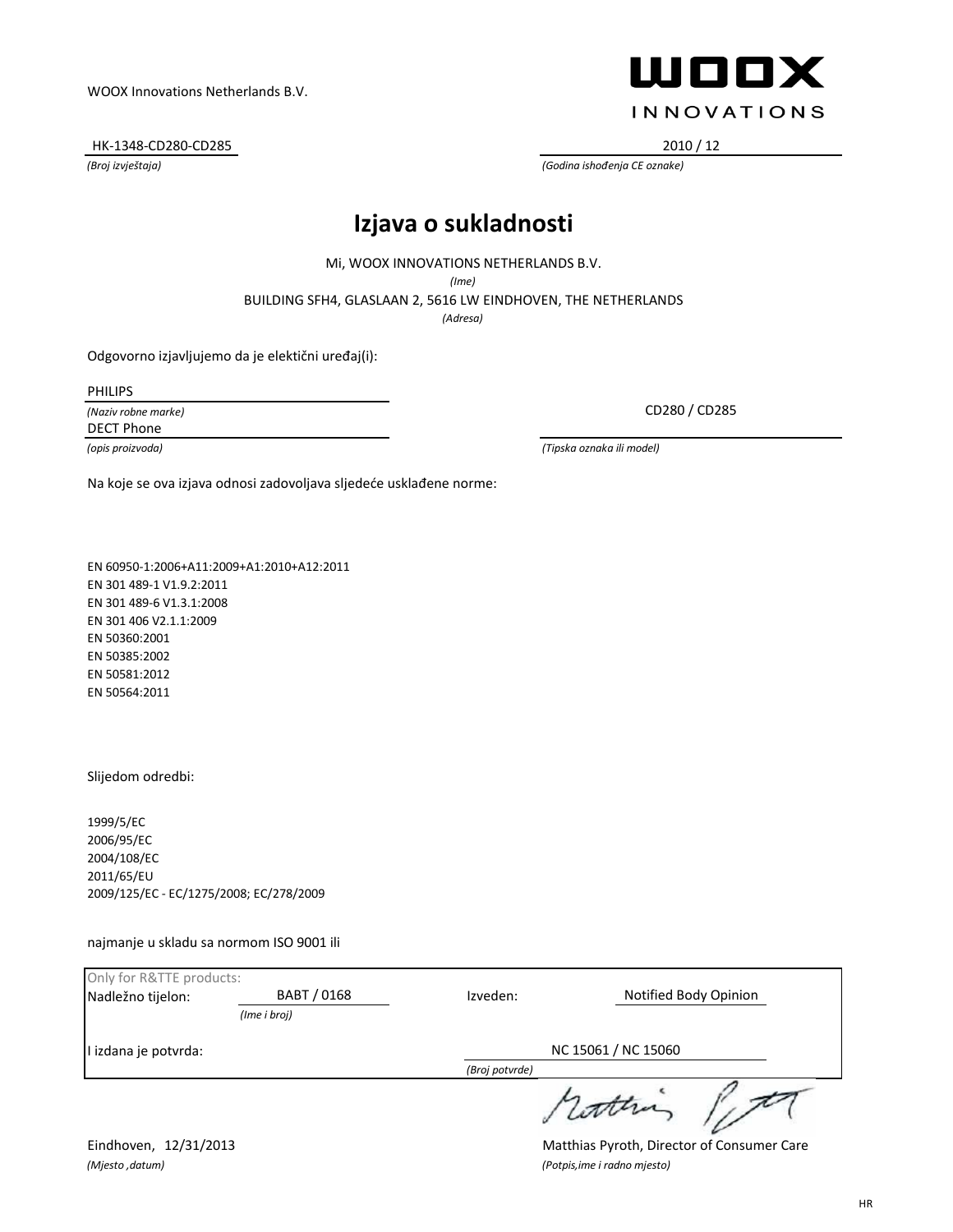HK-1348-CD280-CD285 2010 / 12

## ШООХ **INNOVATIONS**

*(Številka poročila) (Leto namstitve CE znaka)*

#### **Izjava o skladnosti**

Mi, WOOX INNOVATIONS NETHERLANDS B.V.

*(Ime)*

BUILDING SFH4, GLASLAAN 2, 5616 LW EINDHOVEN, THE NETHERLANDS

*(Naslov)*

S polno odgovornostjo izjavljamo:

PHILIPS

*(Ime znamke)* DECT Phone

CD280 / CD285

*(Opis proizvoda) (Tip, verzija ali model)*

Na katerega se nanaša ta izjava je skladen z naslednjimi harmoniziranimi standardi:

EN 60950-1:2006+A11:2009+A1:2010+A12:2011 EN 301 489-1 V1.9.2:2011 EN 301 489-6 V1.3.1:2008 EN 301 406 V2.1.1:2009 EN 50360:2001 EN 50385:2002 EN 50581:2012 EN 50564:2011

V skladu z naslednjimi odločbami:

1999/5/EC 2006/95/EC 2004/108/EC 2011/65/EU 2009/125/EC - EC/1275/2008; EC/278/2009

In so proizvedeni v skladu s shemo kakovosti najmanj v skladu z ISO 9001 ali CENELEC stalnimi dokumenti

| Only for R&TTE products: |                   |                                               |                       |  |
|--------------------------|-------------------|-----------------------------------------------|-----------------------|--|
| Priglašeno organ:        | BABT / 0168       | Izvršeno:                                     | Notified Body Opinion |  |
|                          | (Ime in številka) |                                               |                       |  |
| Izdaja certifikat:       |                   | NC 15061 / NC 15060<br>(Številka certifikata) |                       |  |
|                          |                   |                                               |                       |  |
|                          |                   |                                               | , cather              |  |

*(Kraj, datum) (Podpis, Ime in funkcija)*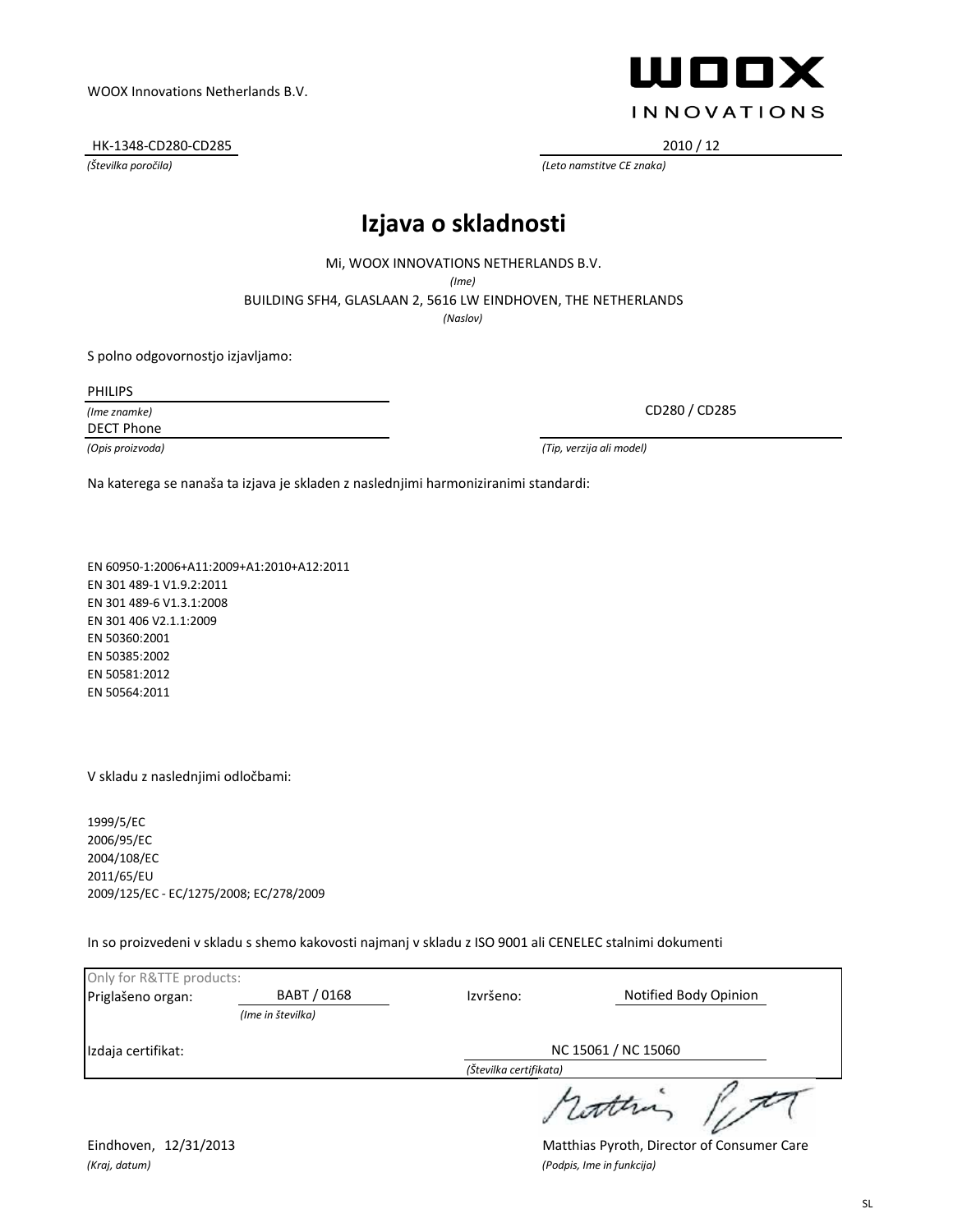HK-1348-CD280-CD285 2010 / 12

#### **EC Vyhlásenie o zhode**

BUILDING SFH4, GLASLAAN 2, 5616 LW EINDHOVEN, THE NETHERLANDS My, WOOX INNOVATIONS NETHERLANDS B.V. *(Názov spoločnosti)*

*(adresa)*

Prehlasujeme v našej zodpovednosti, že elektrický výrobok (výrobky):

PHILIPS

*(značka)*

DECT Phone

*(popis produktu) (Typ, verzia alebo model)*

Produkty, ktorých sa toto vyhlásenie týka, sú v súlade s nasledovnými harmonizovanými normami:

EN 60950-1:2006+A11:2009+A1:2010+A12:2011 EN 301 489-1 V1.9.2:2011 EN 301 489-6 V1.3.1:2008 EN 301 406 V2.1.1:2009 EN 50360:2001 EN 50385:2002 EN 50581:2012 EN 50564:2011

V súlade s nasledovnými ustanoveniami:

1999/5/EC 2006/95/EC 2004/108/EC 2011/65/EU 2009/125/EC - EC/1275/2008; EC/278/2009

A sú vyrobené podľa osnov kvality a prinajmenšom v súlade s ISO 9001 alebo CENELEC ustanoveniami

| Only for R&TTE products: |                 |                     |                       |  |
|--------------------------|-----------------|---------------------|-----------------------|--|
| Oboznámený orgán:        | BABT / 0168     | vykonané:           | Notified Body Opinion |  |
|                          | (Názov a číslo) |                     |                       |  |
| A vystavený certifikát:  |                 | NC 15061 / NC 15060 |                       |  |
|                          |                 | (číslo certifikátu) |                       |  |
|                          |                 |                     | 1 Lotten              |  |

*(miesto, dátum) (podpis, meno a funkcia)*

Eindhoven, 12/31/2013 Matthias Pyroth, Director of Consumer Care

CD280 / CD285

*(Č. dokumentu) (Rok, kedy bola CE značka pridelená)*

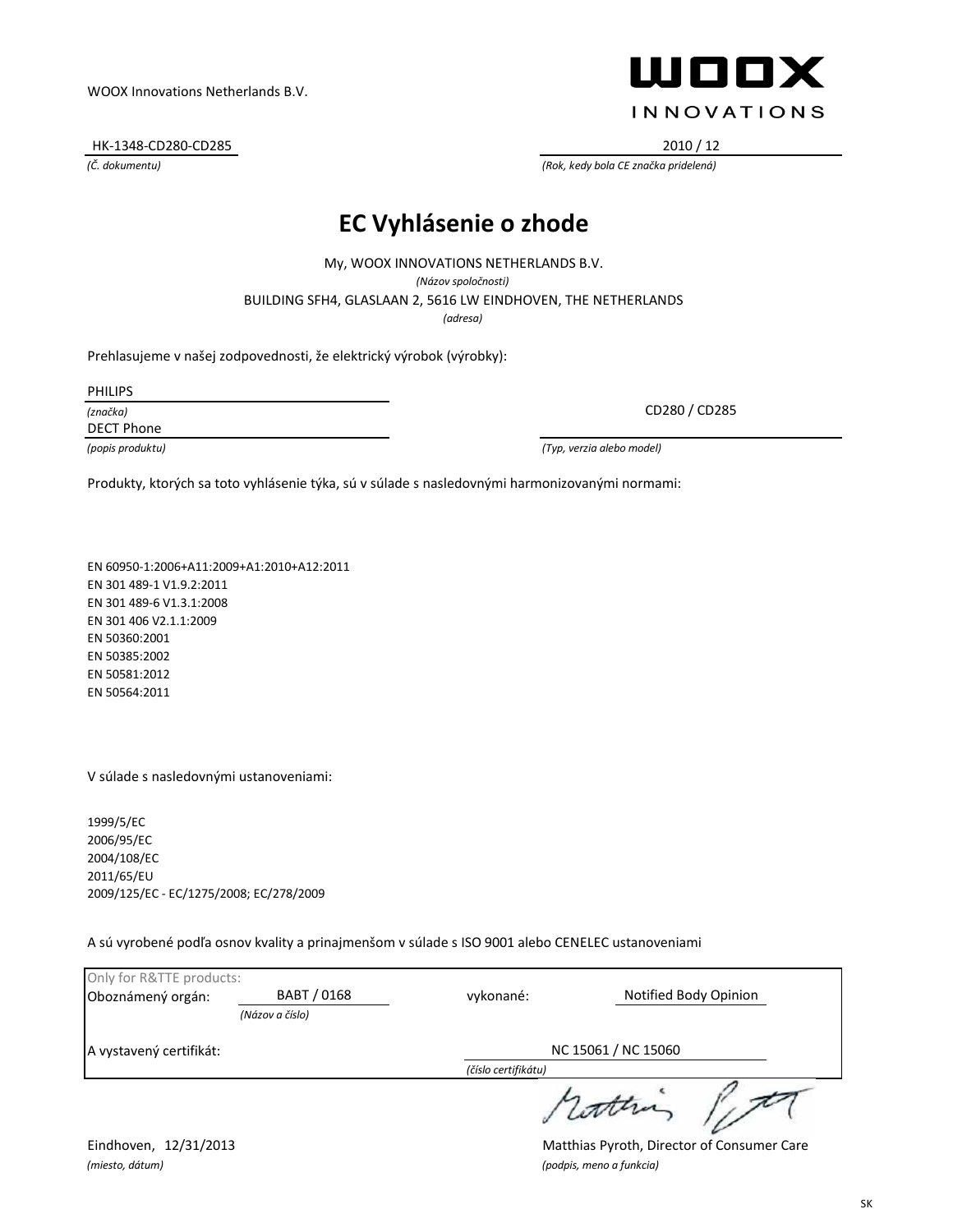#### HK-1348-CD280-CD285 2010 / 12

*(Ziņojums Nr) (Gads kurā CE zīme ieviesta)*

# **EC deklarācija atbilstība**

Mēs, WOOX INNOVATIONS NETHERLANDS B.V.

*(vārds)*

BUILDING SFH4, GLASLAAN 2, 5616 LW EINDHOVEN, THE NETHERLANDS

*(adresă)*

deklarēt zem vai atbildība ka, elektronisks produkts:

PHILIPS

*(fabrikas marka vārds)* DECT Phone

*(produkta apraksts) (Tips, versija vai modelis)*

Kam ši deklarācija atbilst ir apliecināt ar sekojošiem saskaņotiem standartiem:

EN 60950-1:2006+A11:2009+A1:2010+A12:2011 EN 301 489-1 V1.9.2:2011 EN 301 489-6 V1.3.1:2008 EN 301 406 V2.1.1:2009 EN 50360:2001 EN 50385:2002 EN 50581:2012 EN 50564:2011

Sekojot noteikumiem:

1999/5/EC 2006/95/EC 2004/108/EC 2011/65/EU 2009/125/EC - EC/1275/2008; EC/278/2009

Tiek ražots zem kvalitātes sistēma kas ir apstiprināta ar ISO 9001 vai CENELEC pastāvošiem dokumentiem

| Only for R&TTE products:         |                   |                      |                       |  |
|----------------------------------|-------------------|----------------------|-----------------------|--|
| Reģistrēta galvenā daļa:         | BABT / 0168       | paveikts:            | Notified Body Opinion |  |
|                                  | (vārds un numurs) |                      |                       |  |
| <b>I</b> Un izveido sertifikātu: |                   | NC 15061 / NC 15060  |                       |  |
|                                  |                   | (sertifikāta numurs) |                       |  |
|                                  |                   |                      | 1 cotten              |  |

Eindhoven, 12/31/2013 Matthias Pyroth, Director of Consumer Care *(vieta, datums) (parskts, vārds un amatpienākums)*



**INNOVATIONS** 

ШООХ

LV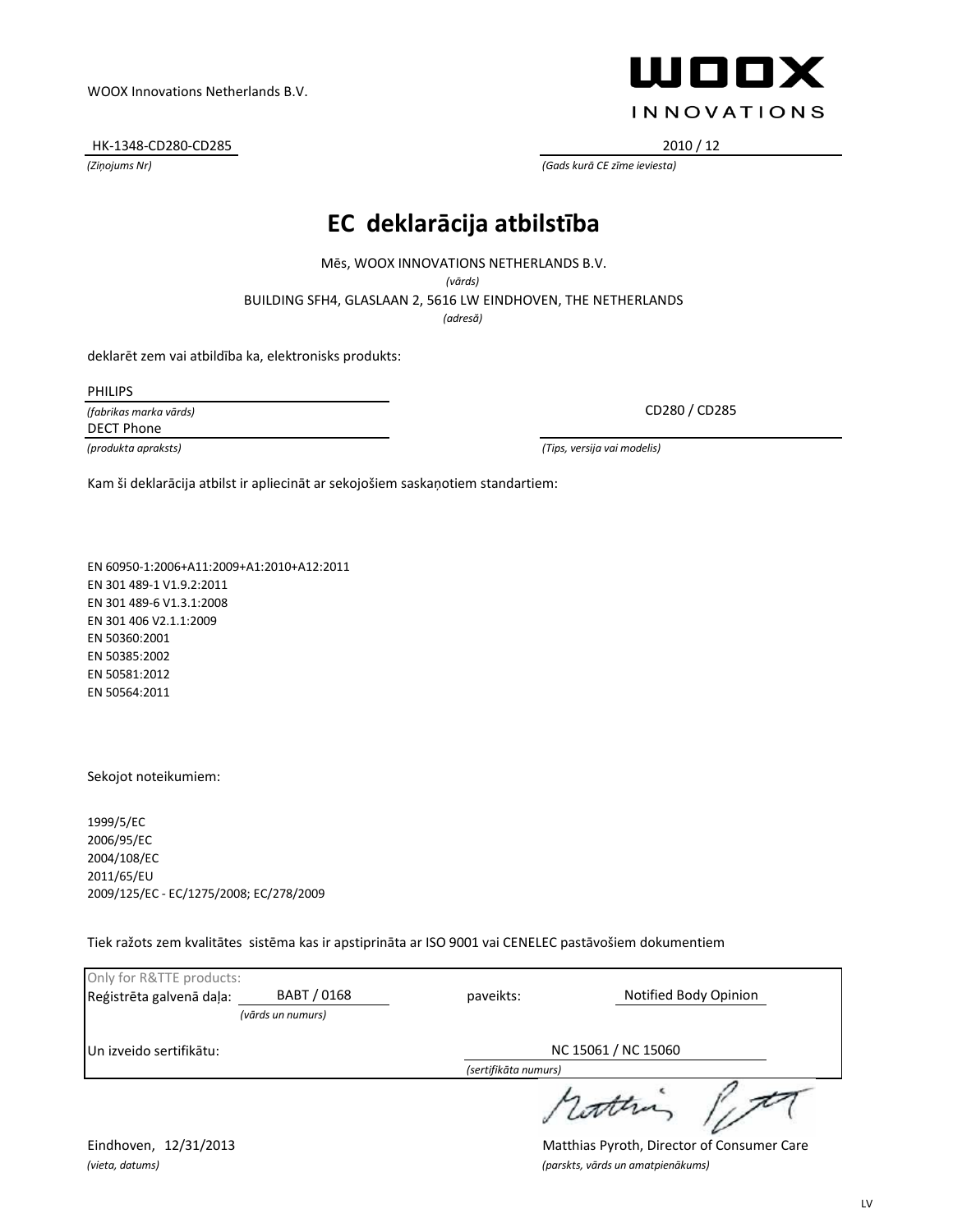HK-1348-CD280-CD285 2010 / 12



*(Pranešimo Nr.) (Metai, kada CE patvirtino)*

#### **EC ATITIKTIES DEKLARACIJA**

Mes, WOOX INNOVATIONS NETHERLANDS B.V.

*(Pavadinimas)*

BUILDING SFH4, GLASLAAN 2, 5616 LW EINDHOVEN, THE NETHERLANDS

*(adresas)*

Deklaruojame, kad elektronikos gaminys (-iai):

PHILIPS

*(firmos ženklo pavadinimas)* DECT Phone

Pagal šią deklaraciją atitinka toliau nurodytus standartus:

EN 60950-1:2006+A11:2009+A1:2010+A12:2011 EN 301 489-1 V1.9.2:2011 EN 301 489-6 V1.3.1:2008 EN 301 406 V2.1.1:2009 EN 50360:2001 EN 50385:2002 EN 50581:2012 EN 50564:2011

Atitinka tokias nuostatas:

1999/5/EC 2006/95/EC 2004/108/EC 2011/65/EU 2009/125/EC - EC/1275/2008; EC/278/2009

Pagaminta atitinkant visus kokybės reikalavimus pagal ISO 9001 ar CENELEC nuolatinius dokumentus

| Only for R&TTE products: |                          |                       |                       |  |
|--------------------------|--------------------------|-----------------------|-----------------------|--|
| Informuota įstaiga:      | BABT / 0168              | atlikta:              | Notified Body Opinion |  |
|                          | (Pavadinimas ir numeris) |                       |                       |  |
| Sertifikatas išleistas:  |                          | NC 15061 / NC 15060   |                       |  |
|                          |                          | (sertifikato numeris) |                       |  |
|                          |                          |                       |                       |  |

Eindhoven, 12/31/2013 Matthias Pyroth, Director of Consumer Care *(vieta, data) (parašas, vardas, pavardė ir pareigos)*

LT

CD280 / CD285

*(gaminio aprašymas) (Tipas arba modelis)*